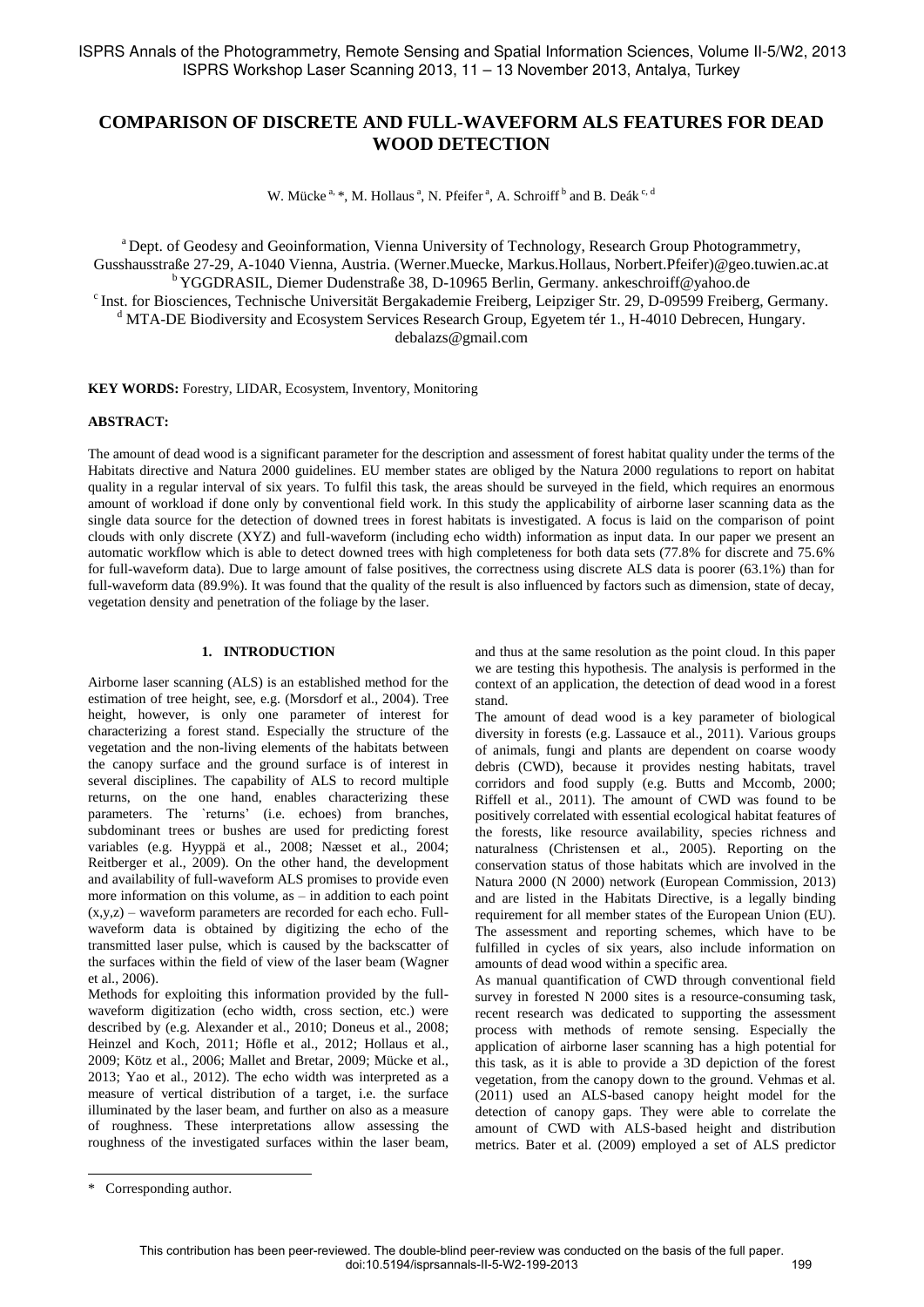variables (e.g. height density metrics, mean, maximum, standard deviation, etc.) in a statistical regression-based approach in order to predict cumulative amounts of standing dead trees on plot level. Kim et al. (2009) found the ALS echo intensity and computed canopy volume estimates to be suitable indicators for determination of live biomass. Their results however indicated that the estimation of dead biomass was significantly more challenging. Pesonen et al. (2008) also derived ALS height and intensity-based metrics, and similarly they used regression models for the prediction of standing and downed dead wood volumes.

All afore mentioned publications rely on statistical approaches for the correlation of ALS-based metrics and field-based estimates of CWD. To this day and the author's best knowledge, only two studies exist investigating ALS data as a basis for direct mapping of CWD. Firstly, Blanchard et al. (2011) applied object-based image analysis for the mapping of downed logs in an area after a severe storm, which did (no longer) feature any shrub vegetation or remaining overgrowing trees. They documented classification success of 73% based on gridded ALS metrics, when compared to manually digitized logs. Secondly, Yao et al. (2012) used the single tree segmentation method proposed by Reitberger et al. (2009), and derived geometric and radiometric features for discriminating standing dead and live trees on single tree level. For their high-density ALS data (>25 echoes / m<sup>2</sup>) they achieved an accuracy of 73%. In this contribution we are comparing discrete and fullwaveform information as input for detection method. "Discrete" information refers to discrete return laser scanning, however only one data set is used for the entire analysis. This data set was generated with a full-waveform digitizing laser scanner. It is thus not investigated if there is a benefit in using the higher number of echoes provided by full waveform laser scanning, as referred to in (e.g. Reitberger et al., 2009), but if the echo width provides an additional beneficial measure, which is not available in the entire cloud of (x, y, z) points.

In Sec. 2 the study site is presented, in Sec. 3 the methods are described, and the results are discussed in Sec. 4.

# **2. STUDY AREA AND DATA**

#### **2.1 Study area**

The study site (Figure 1) is situated in the Debrecen-Hajdúböszörményi tölgyesek" N 2000 site (Eastern-Hungary). It is dominated by pedunculate oak (*Quercus robur*), field maple (*Acer campestre*), wild cherry (*Cerasus avium*) and linden species (*Tilia spp*.). 547600



**Figure 1:** nDSM of Natura 2000 study site (red borderline) in Eastern Hungary.

The habitat is multi-layered: it has two distinct canopy layers, a dense shrub and a species-rich herb layer. No forestry management is practiced and significant amount of CWD were encountered during field surveys.

# **2.2 Data**

**2.2.1 Field data:** During leaf-on and leaf-off season in 2012 and 2013 several field campaigns were conducted in the study site for the purpose of N 2000 habitat mapping and assessment. The start- and endpoints of encountered downed stems with a diameter bigger than 0.3 m (a standard in N 2000 mapping) were measured using a geodetic-grade differential GNSS (dGNSS) receiver (documented accuracies were less than 0.1 m). The exact diameter and length of each downed stem was measured and noted. Tree stumps and piles of twigs (fine woody debris, FWD) were mapped with one dGNSS point in their centre. Photographs of every measured point were taken and stored together with the cardinal direction of the image acquisition. In total, 86 objects (CWD and FWD) were mapped in the study site.

**2.2.2 Airborne laser scanning data:** A RIEGL LMS Q-680i full-waveform laser scanner (RIEGL, 2013a) mounted on a fixed wing aircraft was used for data acquisition, which was conducted in March 2012 (leaf-off). A minimum strip overlap of 50%, a deflection angle of  $+/- 30^{\circ}$ , pulse repetition rate of 400 kHz and mean altitude of 500 m a.g.l. resulted in an average of 29.4 echoes / m² (considering all echoes) or 10.9 echoes / m² (considering only single or last echoes). The diameter of the footprint at the given altitude corresponded roughly to 0.25 m. Waveform processing of the raw data was done with Gaussian decomposition (Wagner et al., 2006), which is implemented in the software RiProcess (RIEGL, 2013b).

Hierarchic robust filtering as described by Pfeifer et al. (2001) was applied to create a  $0.25 \times 0.25$  m<sup>2</sup> digital terrain model (DTM) based on the last echoes. The point cloud was then augmented with normalized heights (i.e. echo heights relative to DTM). The final point cloud contained nine features per point: 3D coordinates (east, north, ellipsoidal height), GPS time, echo amplitude, echo width, echo number, total number of echoes per emitted pulse, and normalized height.

#### **3. METHODS**

#### **3.1 Concept of downed stem detection**

The basic idea behind the stepwise detection process is to create a digital height model (DHM) which includes the downed stems and from which the stems can afterwards be extracted. For this purpose all the echoes from vital vegetation possibly covering or overgrowing the fallen trees need to be excluded in order to expose them. The hypothesis is that vegetation can be distinguised from the forest ground by more inhomogeneous surface characteristics (i.e. increased surface roughness). Following the concept proposed by Hollaus et al. (2011) roughness can be described in multiple scales using ALS data. Firstly, high-density small-footprint ALS point clouds, like the one we used for this study, represent surface roughness through the distribution of the echoes. Normalized heights of neighbouring echoes will be more divergent in vegetated areas than on bare ground. Given adequate penetration of the foliage, this characteristic can be exploited for discrimination of ground and low vegetation (e.g. Vetter et al., 2011) (c.f. Sec. 3.3). Secondly, full-waveform ALS data additionally provides the width of the reflected pulse (i.e. echo width), which relates to small height variations of scattering elements within the footprint of the laser beam (Wagner et al., 2008). Essentially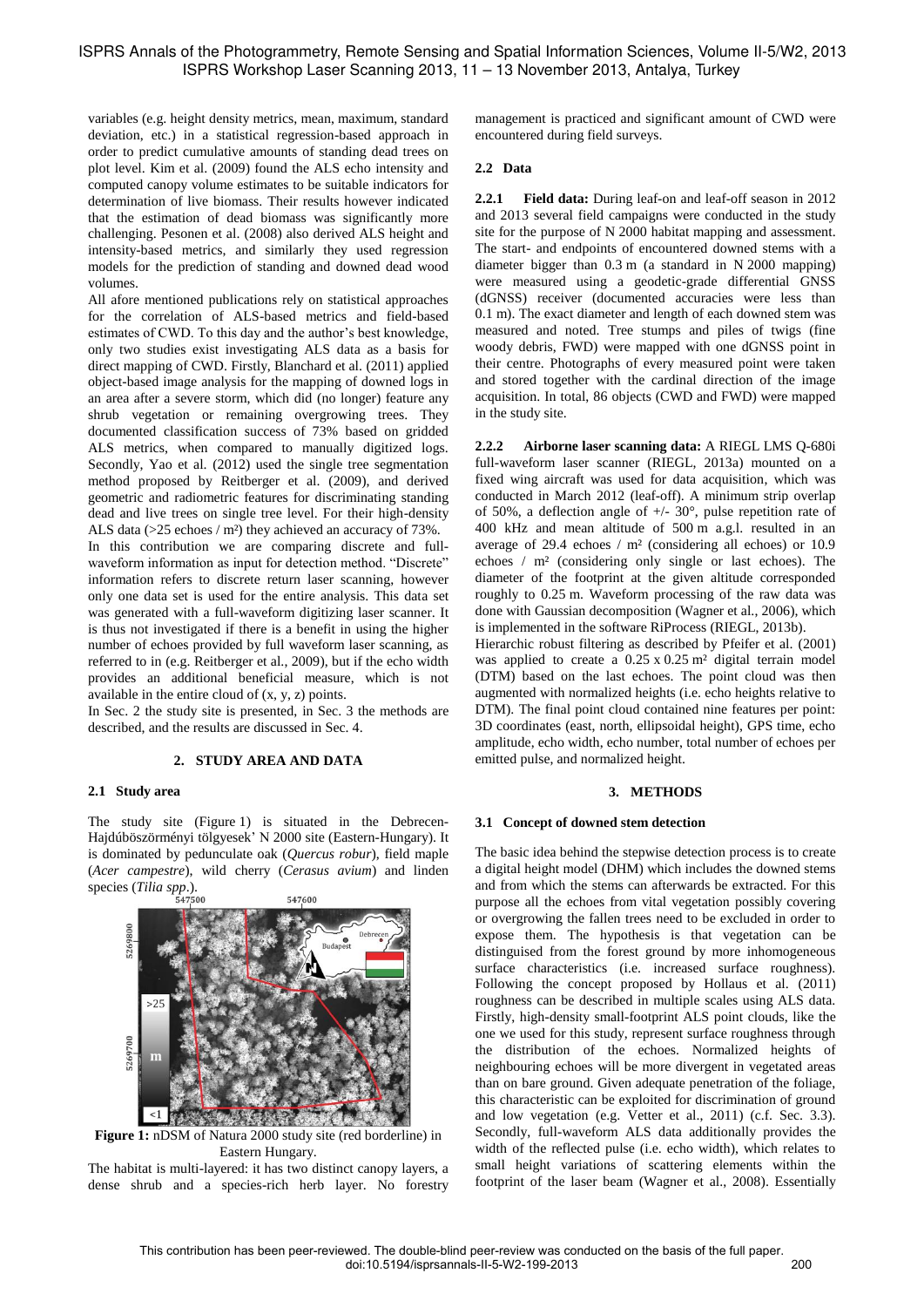this means that the echo width tends to widen up compared to the emitted laser pulse if it is reflected from a more inhomogeneous (i.e. rough) surface. It can therefore be understood as a measure of sub-footprint roughness (c.f. Sec. 3.2).

## **3.2 Roughness features derived from full-waveform data**

The echo width is available for every echo as a result of the Gaussian decomposition. It does not need any further processing and can be used instantly as a selector for the single echo. As the echo width always relates to a specific ALS point, the roughness information derived from it will further be referred to as "point-based roughness".

Explorative data analysis carried out for this study has shown that a threshold of 4.75 ns applied on the point cloud managed to largely, but not entirely, exclude large parts of the shrub and herbaceous vegetation in the study area.

Apart from the single echo threshold, the echo width was also used to derive a 1 x 1 m² grid model of the echo width variance. This grid model describes the divergence of neighbouring echoes, and according to the afore described hypothesis, should show larger variations in areas covered by low vegetation. It is also meant to further determine objects not representing downed stems, which were not eliminated in the first step with the echo width threshold. This measure of surface roughness is dependent on the distribution of neighbouring echoes and their attributes, thus it is further referred to as "distribution-based roughness".

Both features were created based on echoes within a range of 0.1 m and 2 m normalized height. These thresholds were on the one hand motivated by the ranging accuracy of the laser scanner and definition uncertainty of the forest ground (0.1 m), and on the other hand by the fact that the biggest uprooted stems and their vertical root plates did not exceed a height of 2 m in most cases.

# **3.3 Roughness features derived from discrete data**

In contrast to full-waveform data, discrete data do not provide roughness information "out-of-the-box" for every echo; it needs to be generated in further processing steps (like the echo width variance grid model). Such features are based on the relations of neighbouring echoes, and therefore all of the following roughness features are referred to as "distribution-based".

For this study OPALS (Orientation and Processing of Airborne Laser Scanning data), which is a scientific software project developed at the Vienna University of Technology (Mandlburger et al., 2009), was used for ALS data processing. OPALS is a modular software system, consisting of several small modules. Each module covers a well defined task (e.g. data management, raster operations, grid operations, point operations) and is available as command-line executable, Python module (Phyton, 2012), and C++ class library via DLL linkage. Further details can be found at the OPALS website (OPALS, 2013).

The required distribution-based roughness calculations based on the 3D point neighbourhood were carried out using the module opalsPointStats. This module allows the derivation of statistical parameters describing the distribution of point attributes (e.g. height, echo width, amplitude) within a local, circular neighbourhood. The neighbourhood for point selection can be defined in 2D (cylinder) or 3D (sphere). The selected statistical features are calculated based on the attribute deviations from a

reference model. This reference model can either be represented by a horizontal or tilted plane, or a grid file (e.g. DTM, DSM). For this study we calculated the root mean square (RMS), variance, range, and median of the last echoes between 0.1 m and 2 m normalized height with respect to a horizontal and tilted plane. The reference height of the horizontal plane is defined by the height of the current feature point, whereas the tilted plane is represent by the local surface tangent plane passing through the current feature point.

The derived statistical parameters were added as an additional attribute to the corresponding point (but still describe the neighbourhood). For further processing these derived additional attributes were gridded using the opalsCell module, resulting in raster models as input for the classification task in the last step of the workflow. This step assigned roughness values to single objects and is thus referred to as "object-based roughness" assignment.

# **3.4 Overview of the workflow**

The workflow (Figure 2) starts with applying the normalized height and, in case of full-waveform data, echo width thresholds on the 3D point cloud. For the discrete data set only the normalized height threshold is used in this step. Based on the resulting filtered point cloud a DHM is created by moving least squares interpolation. This DHM clearly shows the possible locations of downed stems (referred to as stem candidates) as elongated features (Figure 3a), thus it is called  $DHM_{cand}$  (grid size 0.25 x 0.25 m²). Afterwards, the difference model of DTM and  $DHM_{cand}$ , so-called normalized  $DHM_{cand}$  (nDHM<sub>cand</sub> =  $DHM<sub>cand</sub> - DTM$ ) is calculated, on which a height threshold of 0.1 m is applied to separate downed stems as non-terrain features. The resulting model is binary classified  $(1 \text{ if nDHM}_{cand})$ > 0.1 m, else 0) and morphological closing is carried out. This step ensures that stem parts separated by the height threshold are re-connected and the closing also fills holes. The final binary image shows elongated areas presumably representing downed wood and spot-like features which are assumed to represent stems of standing trees or still remaining low vegetation. The image is converted to a vector format (ESRI shape), thus creating one polygon outline for every connected region. An area-perimeter-ratio (*ap*<sub>ratio</sub>) is computed as follows

$$
ap_{\rm ratio} = 4 \cdot p \cdot a / p^2
$$

where  $a$  is the area and  $p$  is the perimeter of a respective polygon. This value is close to one for circle-like polygons and becomes smaller the more elongated a polygon is. To eliminate the afore mentioned spot-like areas that presumably represent stems of standing trees, empirically derived thresholds of *ap*ratio  $>= 0.3$  and  $a < 4$  m<sup>2</sup> are applied and the respective polygons are omitted.

In the last step, the derived grid models representing distribution-based roughness features (cf. Sec. 3.2 and 3.3) are intersected with the outlines of the stem candidates to assign object-based roughness values for every outline. This final step is intended to identify well-detectable stems (featuring low surface roughness) from the rest, which are possible stem candidates but due to their surface roughness cannot be clearly identified as such (because they are heavily overgrown).

Two outline maps are created as a final result: one holding the result from the full-waveform data (Figure 3b yellow polygons), and the other from the discrete data (Figure 3b green polygons).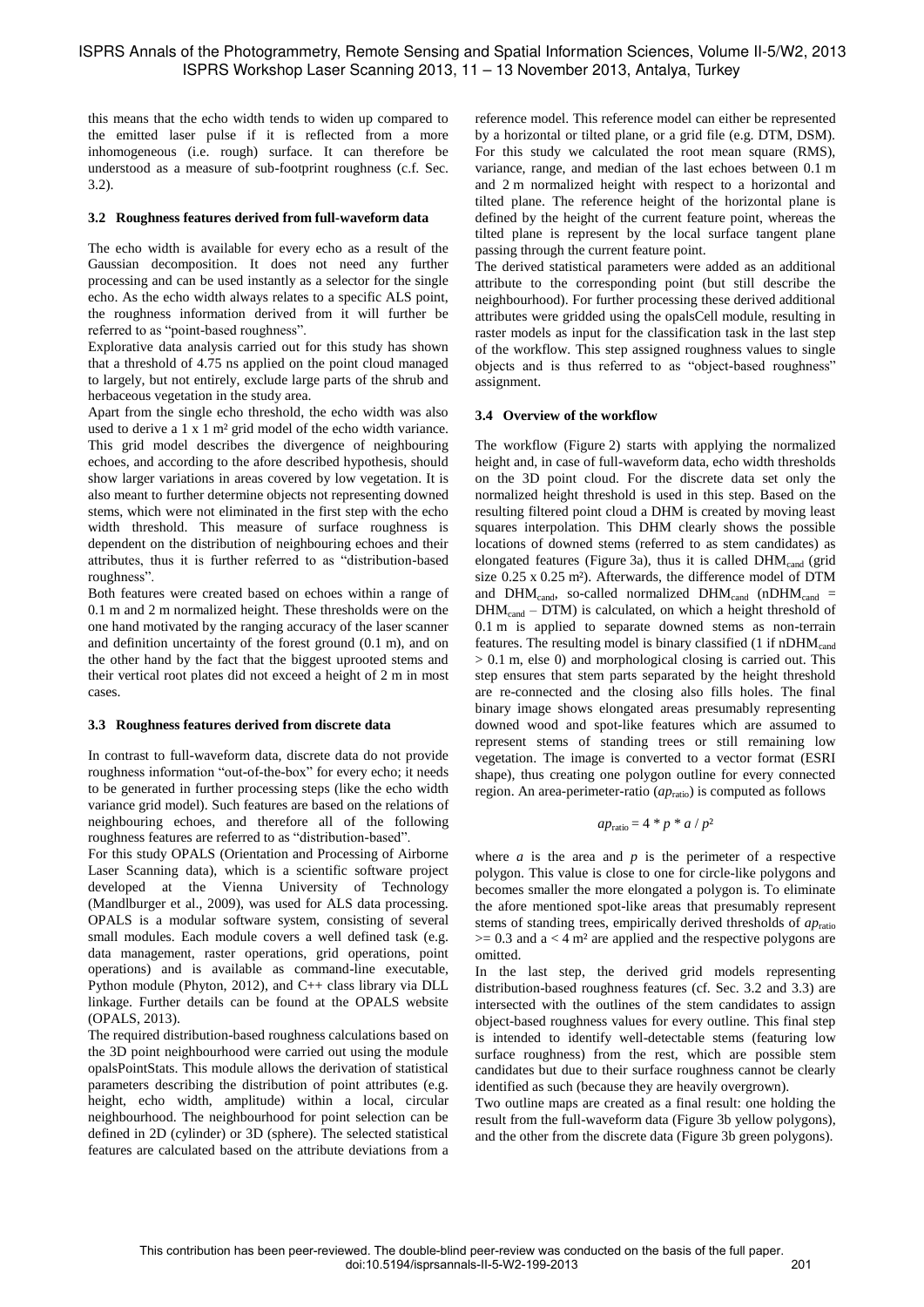

**Figure 2**: Schematic depiction of the workflow for the detection of the downed stems. \* distribution-based roughness features are either created from the full-waveform attribute echo width or 3D echo distribution features solely from discrete information (e.g. variance of normalized heights, RMS of normalized heights with respect to local horizontal plane, etc.) (modified from Mücke et al., 2013).

# **3.5 Validation**

Visual comparison revealed position offsets of the reference data set and the detected downed stems of 0.5 m to 3 m. At this point it can only be assumed that shadowing effects, bad satellite constellations, or other accuracy diminishing effects during the GNSS observations in the field (e.g. multipath effects) were responsible for this situation, which made direct automated comparison of both data sets (reference and classification results) and consequently automated accuracy assessment impossible. Nevertheless, each field-measured downed stem could be visually assigned to a corresponding one in the result if it was (1) in close proximity, and (2) similar in length and direction. Therefore, manual accuracy assessment was carried out based on the following rules: the stem was marked as

- "found" if the lengthwise agreement of ALS-based outline and assigned reference  $\geq 75\%$
- "partly found" if the lengthwise agreement of ALSbased outline and assigned reference was < 75%
- "not found" if no reference could be assigned.

Afterwards, a performance evaluation was conducted calculating completeness (i.e. Producer"s accuracy) and correctness (i.e. User"s accuracy) as follows (Heipke et al., 1997):

$$
Completeness = ||TP|| / ||TP|| + ||FN||
$$
  
Correctness = 
$$
||TP|| / ||TP|| + ||FP||
$$

where a True Positive (TP) is a stem that is included in the ALS-based outlines and is also in the reference data. A False Positive (FP) is a stem that is included in the ALS-based outlines but is not in the reference data. A stem that is not found by the detection process but is present in the reference data is called a False Negative (FN).

## **4. RESULTS AND DISCUSSION**

Figure 3b shows the result of the classification process. The outlines generated by discrete ALS data are displayed in green, the outlines from full-waveform data in yellow. Visual comparison of the results indicates that both sets of outlines show similar completeness. However, obviously the outlines based on the discrete input data include significantly more FPs. The quality assessment supports this impression, as it determined a completeness of 75.6% and correctness of 89.9% for full-waveform data. In contrast, the discrete data produced a completeness of 77.8% and correctness of 63.1% (**Error! Reference source not found.**).

|               | TP  | FP | <b>FN</b>          | Comp. | Corr. |
|---------------|-----|----|--------------------|-------|-------|
| Input data    | [#] |    | $\lceil \% \rceil$ |       |       |
| Full-waveform | 62  |    | 20                 | 75.6  | 89.9  |
| Discrete      |     |    | 20                 | 77.8  | 63.1  |

**Table 1:** Results of the validation. Comparison of fullwaveform and discrete data input.

The combined normalized height and echo width filters applied in the first step of the workflow were able to eliminate a large amount of shrub and herbaceous vegetation areas. Remaining spot-like areas representing stems of vital trees or remaining low vegetation were omitted by the combined shape and roughness criterion in the last classification step, using the distribution-based echo width variance raster model.

In contrast, the same separation of ground, stems and low vegetation could not be achieved with the discrete ALS data. Starting with the first step of the detection process more echoes representing low vegetation areas remained in the point set and, thus, in the initial vectorized outlines. Although a slightly more complete result could be achieved, the correctness in contrast suffered due to the high amount of FPs. None of the calculated distribution-based roughness features was able to clearly discriminate between a downed stem and vegetation outline. Visual comparison with the terrestrial photographs showed that most of the stems that were only partly or not found were highly decayed (Figure 4c).

The quality of the result was also highly dependent on the underlying DTM. A rigorous filtering of terrain and non-terrain points had to be chosen because the initial echo selection was based on normalized heights. Again, stems that did not distinguish themselves clearly from the forest ground were included in the DTM and remained undetectable. On the other hand, line-like topographic features (e.g. ditches along a forest path) were sometimes smoothed by the DTM generation process. This resulted in polygons with similar characteristics as the downed stems (smooth, often bigger than 4 m², line-like) which could not be excluded from the final result. They could be distinguished neither by full-waveform nor by discrete ALS data and remained as FPs.

The approach presented by Blanchard et al. (2011) achieved comparably classification quality (73%). However, they applied their method on mostly open area (only small parts were covered by standing trees) and they stated that misclassification happened in areas with clusters of downed logs and lower vegetation. Undoubtedly, the analysis of such a difficult area is a strength of full-waveform data, if available, and of the method presented in this study.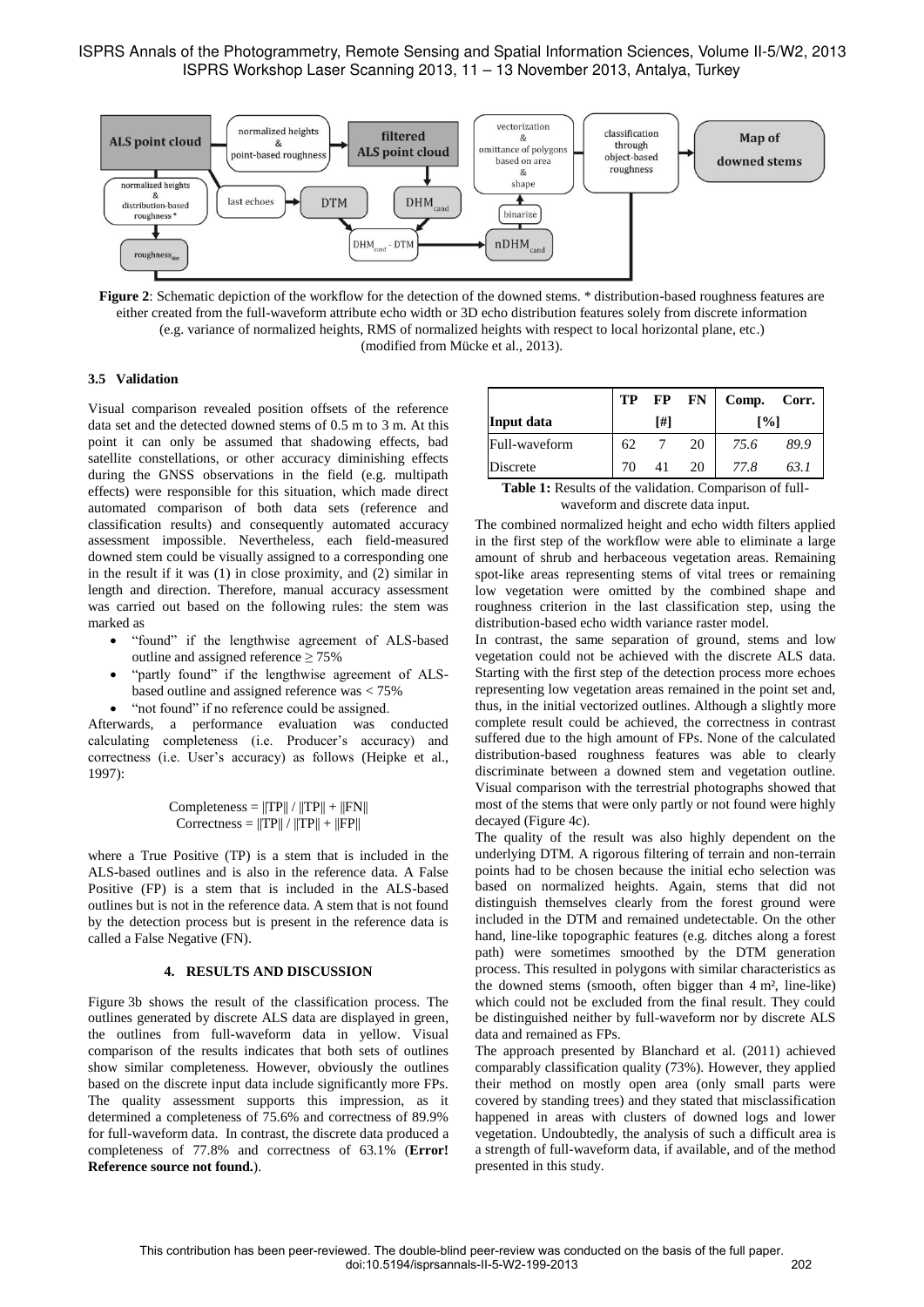ISPRS Annals of the Photogrammetry, Remote Sensing and Spatial Information Sciences, Volume II-5/W2, 2013 ISPRS Workshop Laser Scanning 2013, 11 – 13 November 2013, Antalya, Turkey



**Figure 3:** (a) shading of the DHM<sub>cand</sub> showing downed stems in the study site (some examples marked by red arrows);

(b) comparison of results from discrete and full-waveform input data. Black lines represent dGNSS reference measurements of stems.



**Figure 4**: Examples of detected downed stems in the study site (a, b), and an example for an un-detected stem due to high degree of decay and small diameter (c).

## **5. CONCLUSION**

Comparison of discrete and full-waveform data for application in forestry and nature conservation related questions is a wellfounded task. To this day, full-waveform ALS remains a novel technique, its potentials being far from exploited. Most often only the 3D information is used and the additional information content being omitted. With this study we compared the ability of both, discrete and full-waveform data, for dead wood detection. We found and demonstrated that the echo width is an irreplaceable and adequate parameter for the identification of echoes from low vegetation and the parameterization of subfootprint surface roughness. With respect to the footprint size of the ALS data available for this study, the surfaces of the downed stems appeared smooth in relation to the shrub or herbaceous layers, which could be identified by the magnitudes of the echo widths of respective echoes from these objects.

A workflow for the detection of downed stems was presented. Elongated, thick (diameter  $> 0.5$  m) and well-preserved stems were found reliably, regardless of possible coverage by low vital vegetation or FWD (Figure 4a and b). More decayed stems or smaller diameters resulted in less distinct outlines and were less likely to be found by the automatic detection.

The results of the proposed method enable ecologists to gain an overview on the state of habitats. It can be used to evaluate the effects of severe natural disasters (e.g. storms, landslides, etc.). Multi-temporal data at hand it can highlight areas were significant changes happened over time (potential biodiversity hot spots), which in turn opens up the opportunity for precise long term monitoring of ecological processes. A focus can

subsequently be laid on these areas, thus making the whole assessment process more economically efficient.

### **6. ACKNOWLEDGEMENTS**

This study was partly funded by the "NEWFOR" project financed by the European Territorial Cooperation ""Alpine Space" and the "ChangeHabitats2" project (Marie Curie -FP7 PEOPLE-2009-IAPP - Grant Agreement Number 251234). We would also like to extend our gratitude to RIEGL Laser Measurements GmbH for kindly providing the ALS data. Additionally we wish to thank Professor Hermann Heilmeier for his constructive feedback on the manuscript.

### **7. REFERENCES**

Alexander, C., Tansey, K., Kaduka, J., Holland, D. and Tate, N.J., 2010. Backscatter coefficient as an attribute for the classification of full-waveform airborne laser scanning data in urban areas. ISPRS Journal of Photogrammetry and Remote Sensing 65 (5), 423-432.

Bater, C.W., Coops, N.C., Gergel, S.E., Lemay, V.L. and Collins, D., 2009. Estimation of standing dead tree class distributions in northwest coastal forests using lidar remote sensing. Canadian Journal of Forest Research 39 (6), 1080- 1091.

Blanchard, S.D., Jakubowski, M.K. and Kelly, M., 2011. Object-based image analysis of downed logs in disturbed forested landscapes using lidar. Remote Sensing 3 (11), 2420- 2439.

Butts, S.R. and McComb, W.C., 2000. Associations of forestfloor vertebrates with coarse woody debris in managed forests